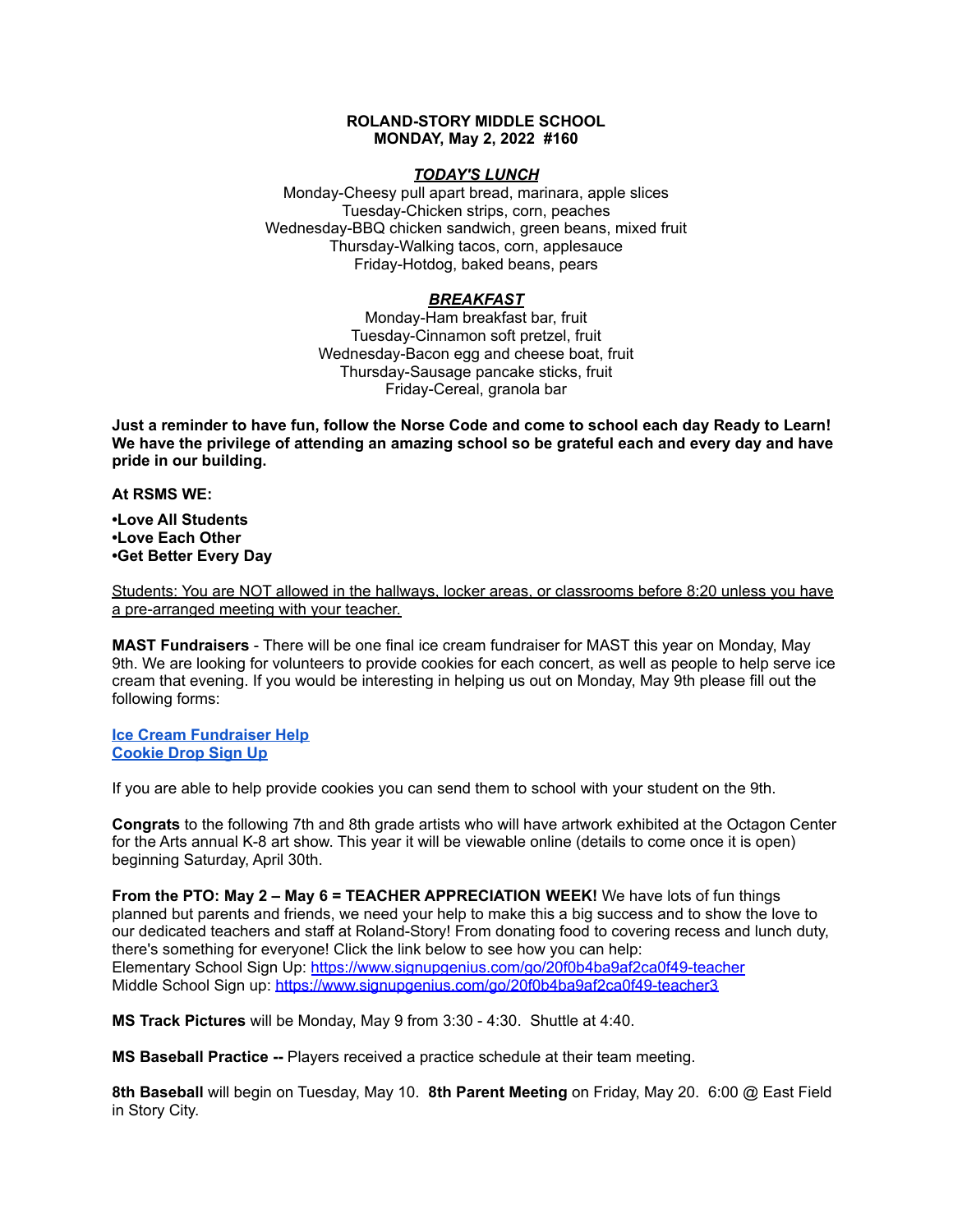**7th Baseball** will begin on Thursday, May 12. **7th Parent Meeting** on Monday, May 23. 6:00 @ East Field in Story City.

**MS Softball Practice** will begin on Thursday, May 12 at the MS field. Practice is from 3:30 - 5:15. Shuttle @ 5:25. **Softball Parent Meeting** on Wednesday, May 4 at 6:00 in the RS Middle School gym.

Hey students! If you are at least 14 years old (or will be by the end of this May), Riverside bible camp has an awesome opportunity this summer for you to work on their hospitality team. If you are interested in knowing more about this program, please contact their director, **Cheri Hennager,** by email at cheri@riversidelbc.org or on their website at [www.riversidelbc.org.](http://www.riversidelbc.org/)

**7 th and 8 th Grade Roland Rural Bus Room** please report to Mrs. Alonzo's room at 3:30.

#### **RSMS to offer "Skip the Trip" Iowa DOT instruction permit knowledge tests**

Do you have a student who is ready to take the operator knowledge test to get an Iowa instruction permit to drive? RSMS is now offering the test right here at school as part of the Iowa Department of Transportation's "Skip the Trip" program. In partnering with the Iowa DOT, RSMS can save families time, cost, and the hassle of making a trip to a driver's license service center for testing. Students will be able to take the web-based test in a more familiar environment that works to reduce test anxiety and increase success rates. Tests are overseen by trained school staff to assure the integrity of test results. To be eligible to take the remote knowledge test, your student must be age 14 or older and not currently hold an Iowa instruction permit. Students that have turned 14 prior to the testing date must sign up in the office and have permission given from their parent by either email or phone. Students will have the opportunity to test on the second Tuesday of each month. "Skip the Trip" allows students to take their initial test at school as the first step in getting your student to be a confident driver. Once a student has successfully passed the test, the student will receive an email verifying a successful test. The student brings a copy of the email to the driver's license service center along with the other required documentation that will prove their identity to be issued their instruction permit. Service center staff will verify passing test result emails with Iowa DOT records. Visit [www.iowadot.gov/mvd/realid/success.asp](http://www.iowadot.gov/mvd/realid/success.asp) to determine what documentation to bring with you to receive your student's permit. To prepare for a successful knowledge test, students should study the Iowa Driver's Manual and online practice test, both available at: <https://iowadot.gov/mvd/driverslicense/manuals-and-practice-tests>.

# **R-S MS PRACTICE / SHUTTLE SCHEDULE BOYS & GIRLS TRACK**

**MAY 2 - MAY 6**

**EARLY TRACK SHUTTLE @ 5:10 -- GIRLS LATE TRACK SHUTTLE @ 5:30 -- BOYS**

**MONDAY, MAY 2 – Girls Shuttle @ 5:10 BOYS TRACK** @ S. Hardin @ 4:30 Dismiss @ 2:50 / Bus @ 3:00 **GIRLS TRACK** – 3:30 - 5:00

**TUESDAY, MAY 3 – No Shuttle BOYS TRACK --** @ Roland-Story @ 4:30 – "B Meet" **GIRLS TRACK --** @ Roland-Story @ 4:30 – "B Meet" First Shuttle – Dismiss @ 3:15 / Bus @ 3:25 First Shuttle @ 3:25 – Determined by the Coaches (**Girls Field Events and Boys first 2 Running events)** Second Shuttle – Dismiss @ 3:30 / Bus @ 3:45